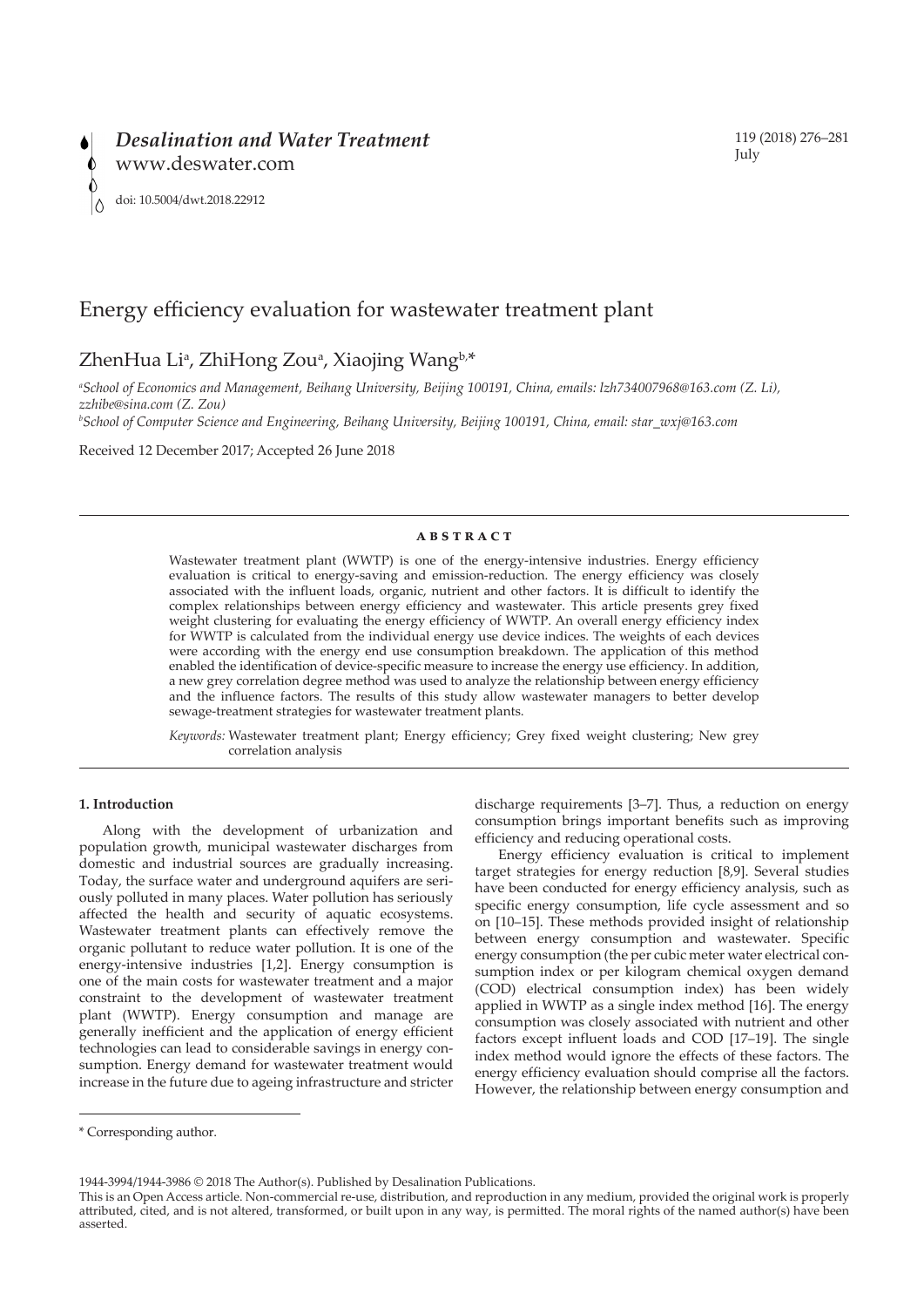wastewater is uncertainty and fuzziness. Data analysis is a difficult task because it is multidimensional, complex, and nonlinear. The grey fixed weight clustering (GFWC) could calculate an overall energy efficiency index for WWTP and the weights of the individual energy use device indices were according with the energy end use consumption breakdown.

Grey theory was developed by Deng [20–22]. It is widely used system when the information is poor, incomplete and uncertain. The advantage of this theory is that it only requires a limited set of data to estimate the behaviour of unknown system [20–22]. GFWC has drawn widespread interests in recent years. Yuan et al. [23] used the method to evaluate the innovation system construction level of China's provinces. The model also applied to evaluate the urbanization process in Henan province and the result showed that the Henan's urbanization level belonged to the general level in 2012 [24]. Li et al. [25] applied this model in railway transportation and provided a reliable selection plan for heavy haul railway transportation. Although GFWC has already been used in many research domains, the concept has never been applied to evaluate energy efficiency of WWTP.

Grey correlation analysis is often used to analyze the relationship between the behavioural sequence and feature sequences in various systems such as economic, transportation, social, financial, and so on. Meena and Azad [26] employed grey relational analysis to optimize the levels of input parameters in micro-electric discharge machining. Sun et al. [27] presented a new decision-making method based on grey correlation degree. Kung and Wen [28] verified that the significant financial ratio variables drove the financial performance of venture capital enterprises in Taiwan. Kuo et al. [29] used the method solving multiple attribute decision-making problems. Zhang and Zou [30] explored the relationship between the power system and aeration system of WWTP. Based on traditional grey correlation analysis, some new methods are proposed to characterize the relationship among different sequences [31,32]. In this paper, a new grey relational degree was proposed and used to analyze the relationship between energy efficiency and wastewater. We also employed this method to calculate the weight of GFWC. Based on quantitative analysis for the relevant inputs and outputs of wastewater treatment plant, the overall energy efficiency of WWTP is assessed through GFWC.

#### **2. Data sources and research methods**

## *2.1. Research methods*

## *2.1.1. New grey relational method*

Wastewater treatment plants represent a portion of the broader relationship between energy and wastewater [7]. It is one of the energy-intensive and complex public service. Energy consumption spent a large portion of the current costs of a WWTP. Thus, the reduction on energy demand brings important benefits to a WWTP system. Energy demand is mainly due to aeration and pumping against gravity. The energy efficiency is strongly dependent on the influent loads, organic, nutrient and other factors. The relationship among them is uncertainty and fuzziness. Grey correlation analysis is a good method to measure the

relationship of fuzzy system. It could verify the relationships of variable parameter by measuring the geometrical shapes of curve. In general, the higher grey correlation degree means the individual energy use has a stronger impact on energy efficiency. For convenience, it is necessary to make assumption about the statistical data for Tables 1 and 2 [19]. Suppose  $a_{i0}$  and  $a_{ij}$  ( $i = 1, 2, ..., 12; j = 1, 2, 3, 4$ ) are feature sequence and behavioural sequence, respectively. Where  $a_{\infty}$ denotes monthly electricity consumption,  $a_{ij}$  ( $j = 1, 2, 3, 4$ ) represents influent loads, COD, total ammonia nitrogen, and total phosphorus separately in the wastewater monthly. The procedures of grey correlational degree can be concluded as follows:

(1) Normalizing the feature sequence and behavioural sequence by initial value, respectively.

$$
a'_{ij} = a_{ij} / a_{1j} \quad (i = 1, 2, \cdots, 12; \ j = 1, 2, 3, 4)
$$
 (1)

(2) Performing the minimum difference and maximum difference operation on the normalized sequence, respectively.

$$
M = \max_{i} \max_{j} (\Delta_{ij}), \ m = \min_{i} \min_{j} \Delta_{ij}
$$
 (2)

where 
$$
\Delta_{ij} = |a'_{i0} - a'_{ij}|
$$
  $(i = 1, 2, \dots, 12; j = 1, 2, 3, 4)$ 

Table 1

Grey clustering coefficients of assessments of energy efficiency at different times

| Cluster   | Integrated cluster coefficients |        | Grey   |         |
|-----------|---------------------------------|--------|--------|---------|
| objective | Ī                               | П      | Ш      | classes |
| Jan       | 0.1295                          | 0.3440 | 0.4115 | Ш       |
| Feb       | 0.2445                          | 0.3409 | 0.3718 | Ш       |
| Mar       | 0.0307                          | 0.1768 | 0.7515 | Ш       |
| Apr       | 0.2091                          | 0.2734 | 0.5667 | Ш       |
| May       | 0.1773                          | 0.3986 | 0.3669 | Н       |
| Jun       | 0.5010                          | 0.3482 | 0.1236 | T       |
| Jul       | 0.3237                          | 0.3342 | 0.1166 | Н       |
| Aug       | 0.8688                          | 0      | 0      | Ī       |
| Sep       | 0.7934                          | 0.0506 | 0      | Ī       |
| Oct       | 0.7783                          | 0.0843 | 0      | I       |
| Nov       | 0.6204                          | 0      | 0.2275 | Ī       |
| Dec       | 0.4474                          | 0.1524 | 0.1706 | T       |
|           |                                 |        |        |         |

Table 2

Calculated new grey relational degree and weights

| Research               | Influent | - COD  | Total ammonia | Total      |
|------------------------|----------|--------|---------------|------------|
| objects                | loads    |        | nitrogen      | phosphorus |
| New grey<br>relational | 0.5487   | 0.3763 | 0.3681        | 0.3033     |
| degree<br>Weight       | 0.3451   | 0.2367 | 0.2257        | 0.1807     |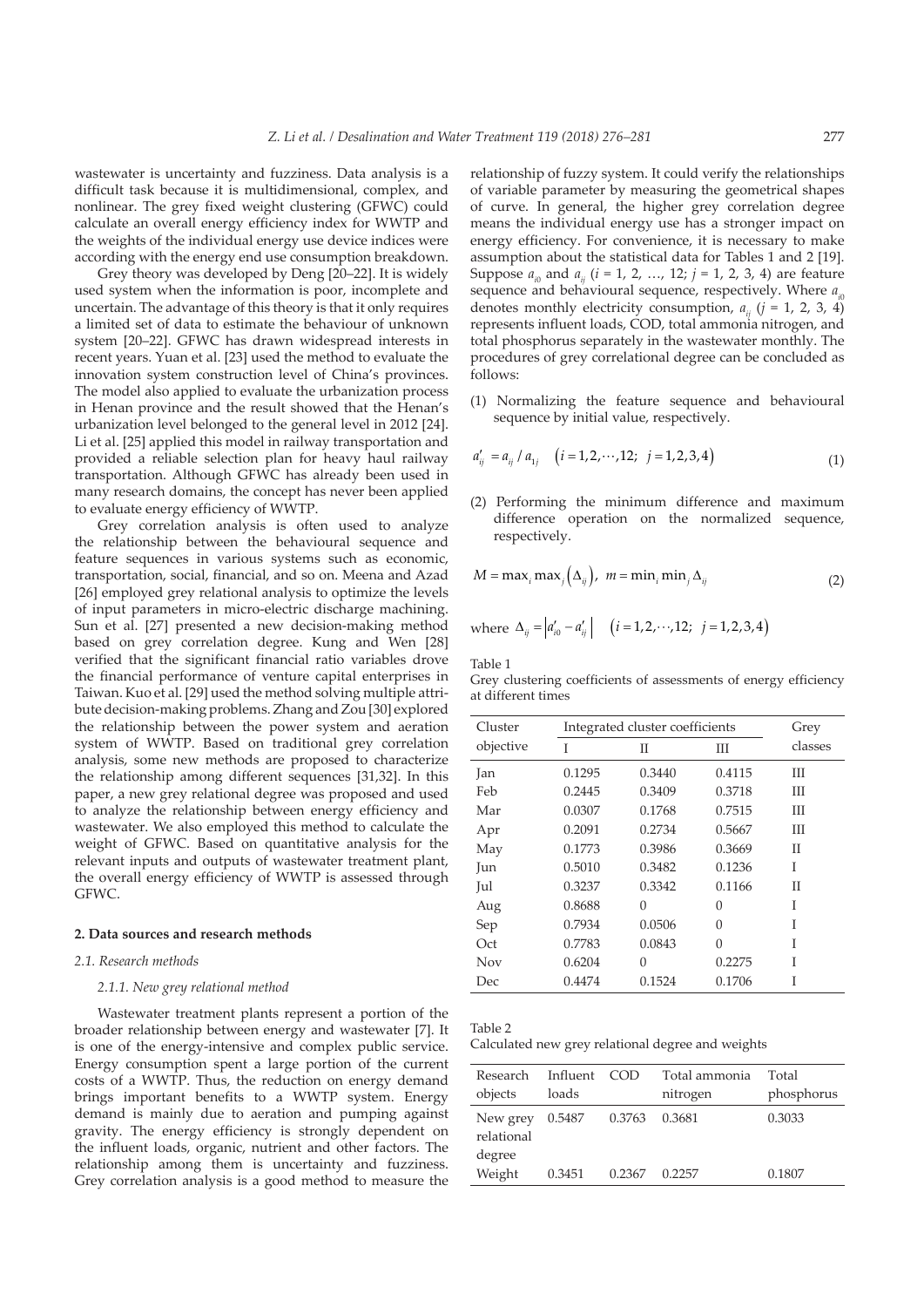(3) Grey correlation coefficient can be calculated by Eq. (3) as follows:

$$
r_{ij} = (m + q * M) / (\Delta_{ij} + q * M)
$$
 (3)

where  $q \in (0,1)$  is discriminating coefficient. It could help to make better distinction between feature sequence and behavioural sequence. *q* is frequently set as 0.5.

(4) The grey correlation degree is then calculated by averaging the grey relational coefficients:

$$
r_{Qj} = \frac{1}{12} \sum_{i=1}^{12} r_{ij}
$$
 (4)

It is obvious that the minimum difference *m* is equal to 0. So the grey relational coefficient  $r_{ii}$  is equivalent to:

$$
r_{ij} = (q * M) / (\Delta_{ij} + q * M)
$$
\n<sup>(5)</sup>

From Eq. (5), we can conclude that if there is only one behavioural sequence, the grey correlation degree could reflect the relationship between normalized feature sequence and behavioural sequence. However, if there is more than one behavioural sequence, the choice of the maximum difference would ignore the impact of the other behavioural sequence on the system. So it is necessary to consider the impact of other behavioural sequence on the system. Therefore, the maximum difference of system is calculated by averaging the maximum differences of each behaviour sequence.

$$
M' = \Delta_{ij} = \sum_{j=1}^{4} (\delta_j) / 4
$$
 (6)

The maximum difference of each behaviour sequence is written as:

$$
\delta_j = \max_i |a_{i0} - a_{ij}| \quad (i = 1, 2, \cdots, 12; \ \ j = 1, 2, 3, 4)
$$
 (7)

Thus, the grey correlation coefficient is written as Eq. (8).

$$
r_{ij} = (m + q * M') / (\Delta_{ij} + q * M') \tag{8}
$$

The new grey correlation degree can be calculated as follows:

$$
r_{Qj} = \frac{1}{12} \sum_{i=1}^{12} r_{ij}
$$
 (9)

In this article, the weights of various indexes can be obtained by the meaning of new grey relational degree.

$$
w_j = \frac{r_{Qj}}{\sum_{j=1}^{4} r_{Qj}}
$$
(10)

#### *2.1.2. Grey cluster method with fixed weights*

Grey cluster method can convert state variables into performance indices. This method has been widely applied to many fields in recent years. The energy consumption of WWTP depends on many factors. Therefore, grey cluster method is applied to measure the energy efficiency of WWTP. The grey whitening weight function is constructed by observing index and grey classes [17]. In this paper, the energy efficiency is related with influent loads, COD, total ammonia nitrogen and total phosphorus (Table 3). Three performance categories (excellent (I), general (II), and poor (III)) would identify the different level of energy efficiency. Four different grey whitening weight functions are defined for the categories.

The grey whitening weight function for the unit energy consumption of inflow loads definite as Eq. (11).

$$
f_1^1[3.4, 3.895, -, -], f_1^2[3.252, 3.5, -, 3.7], f_1^3[-, -, 3.252, 3.4]
$$
\n(11)

where

$$
f_1^1(x) = \begin{cases} 0, & x < 3.4\\ \frac{x - 3.4}{3.895 - 3.4}, & 3.4 \le x < 3.895\\ 1, & 3.895 < x \end{cases}
$$

Table 3 Statistical description of the energy consumption parameters

|      | Inflow<br>loads | COD     | Total ammonia<br>nitrogen | Total<br>phosphorus |
|------|-----------------|---------|---------------------------|---------------------|
| Unit | $(m^3/kWh)$     | (g/kWh) | (g/kWh)                   | (g/kWh)             |
| Jan  | 3.577           | 1,245   | 91                        | 17.3                |
| Feb  | 3.252           | 1,664   | 96                        | 21.3                |
| Mar  | 3.261           | 1,242   | 95                        | 17                  |
| Apr  | 3.248           | 1,303   | 124                       | 20                  |
| May  | 3.259           | 1,441   | 110                       | 21                  |
| Jun  | 3.347           | 1,764   | 124                       | 22                  |
| Jul  | 3.350           | 1,463   | 118                       | 24                  |
| Aug  | 3.895           | 1,643   | 127                       | 25                  |
| Sep  | 3.829           | 1,612   | 121                       | 26                  |
| Oct  | 3.796           | 1,662   | 117                       | 26                  |
| Nov  | 3.799           | 1,633   | 82                        | 27                  |
| Dec  | 3.725           | 1,612   | 84                        | 23                  |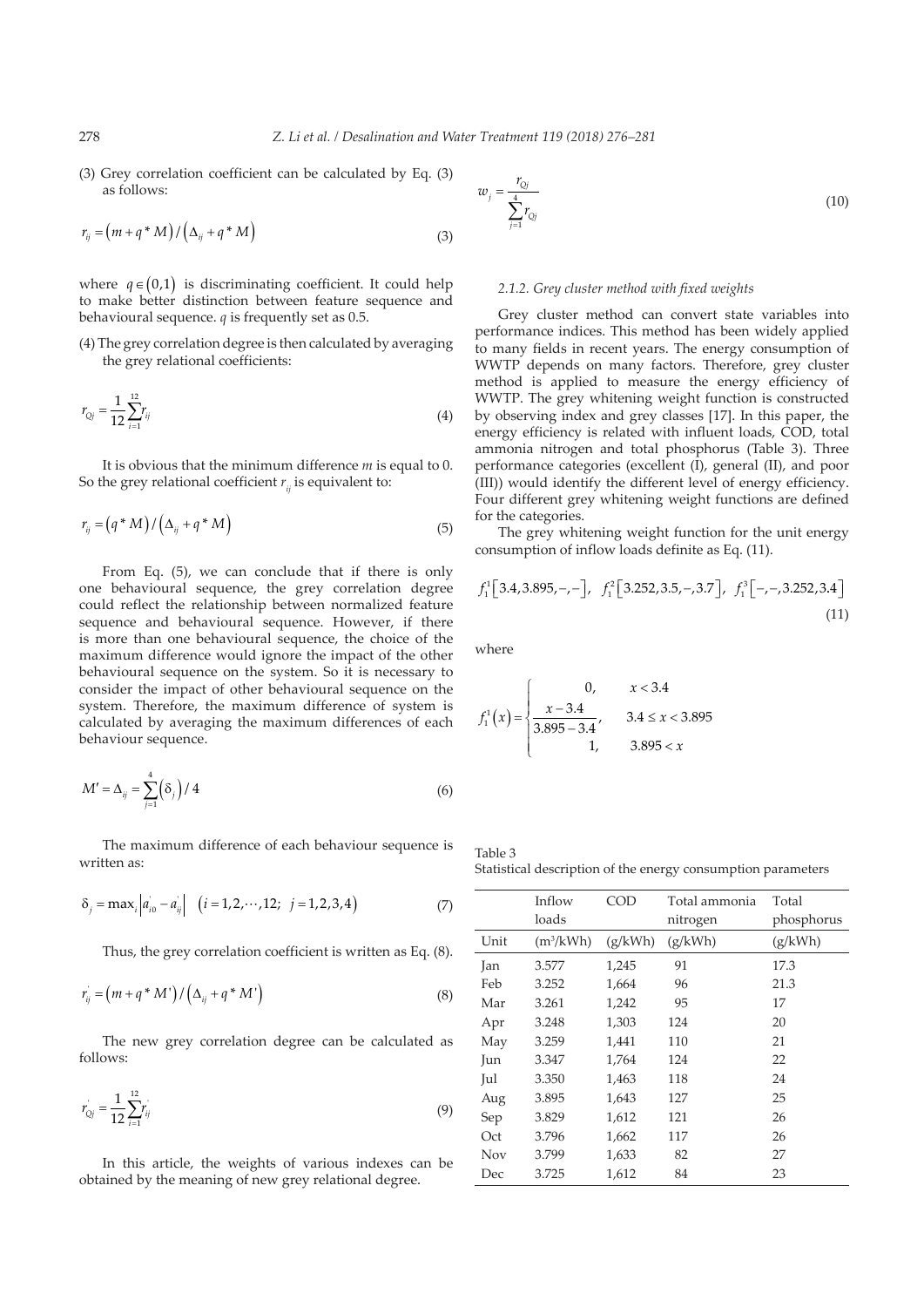$$
f_1^2(x) = \begin{cases} 0, & x \in [3.252, 3.7] \\ \frac{x - 3.252}{35 - 3.252}, & 3.252 \le x < 35 \\ \frac{3.7 - x}{3.7 - 3.5}, & 3.5 \le x < 3.7 \end{cases}
$$

$$
f_1^3(x) = \begin{cases} 0, & x \in [3.252, 3.4] \\ 1, & 0 \le x < 3.252 \\ \frac{x - 3.252}{3.4 - 3.252}, & 3.252 \le x < 3.4 \end{cases}
$$

Similarly, the grey whitening weight functions for other indicators (the unit energy consumption for COD, total nitrogen, and total phosphorus) can be defined as follows:

$$
f_2^1[1400, 1764, -, -],\n f_2^2[1242, 1350, -, 1500],\n f_2^3[-, -, 1242, 1350]
$$
\n(12)

$$
f_3^1[90,127,-,-],\n f_3^2[82,100,-,127],\n f_3^3[-,-,82,90]
$$
\n(13)

$$
f_4^1 \left[ 20, 26.9, -, - \right],
$$
  
\n
$$
f_4^2 \left[ 17, 22, -, 25 \right],
$$
  
\n
$$
f_4^3 \left[ -, -, 17, 22 \right]
$$
\n(14)

The cluster coefficients are calculated as:

$$
\sigma_i^k = \sum_{j=1}^4 f_j^k \left( x_{ij} \right) \cdot w_j \tag{15}
$$

where InlineEqn(6) is the *j*th grey weighting function of the *k*th category.  $w_j$  ( $j = 1, 2, 3, 4$ ) is the *j*th cluster weight. InlineEqn(7) is cluster coefficients of energy efficiency

The type of the subject can thus be confirmed according to the value of maximization.

$$
\max_{1 \le k \le 3} {\sigma_i^k} = {\sigma_i^k} \tag{16}
$$

The *k*\* is the category of subject.

### *2.2. Data sources*

In this paper, the WWTP applies improved carrousel oxidation ditch process, treating municipal sewage and industrial sewage. The daily capacity is 100,000 cubic meters and the inflow loads are 72,000–85,700 cubic meters per day. After treatment, the effluent quality can meet the national integrated discharge standard. The data sets were collected from

the wastewater treatment plant from the January 1st, 2011 to November 30th, 2011 [19]. Table 3 descripts the energy consumption parameters, including the energy consumption for unit inflow load, eliminate COD, eliminate total nitrogen and eliminate total phosphorus. It can be seen in Table 3, the range and unit of each parameter are different in data sequence. So, we employed the GFWC method to evaluate energy efficiency of WWTP.

## **3. Results and discussion**

## *3.1. Relationship between the energy consumption and wastewater*

New grey correlation degree analysis and the weights of GFWC are depicted in Table 2. As it can be seen in Table 2, the results show that inflow loads have a significant impact on energy consumption, followed by COD, while total ammonia nitrogen has the weaker, followed by total phosphorus. The weights are obtained according to Eq. (10). It can be seen that the contribution of inflow loads for the total WWTP energy consumption is 34.51%. COD removal and total ammonia nitrogen removal represents 23.67%, 22.57% of energy consumption, respectively. Phosphorus removal contributes (18.07%) the least for energy consumption.

# *3.2. Evaluation of the energy efficiency of wastewater treatment plant*

The performance indices of energy efficiency of WWTP are divided into three categories. They are presented in Table 1. Results show that energy efficiency of WWTP is quite different in various times. There are three typical types.

Type I: "Excellent condition – high energy efficiency of WWTP". In these periods, the energy efficiency is classified as "excellent", as the unit energy consumption could treat more influent loads and pollutants in wastewater, including: Jun, Aug, Sep, Oct, Nov, and Dec. It is easy to see that unit energy consumption for inflow loads and COD on Oct are almost as that on Nov, but on Oct more ammonia nitrogen have to be removed. So, the performance index on Oct is better than that on Nov.

Type II: "General condition – general energy efficiency of WWTP". In such periods, the performance of energy consumption is classified as "good", including: May and Jul.

Type III: "Poor condition – poor energy efficiency of WWTP". In such periods, the performance of energy use is classified as "poor", including: Jan, Feb, Mar, and Apr.

All above results indicate that energy efficiency of WWTP in varying time is different. Energy efficiency has good performance when inflow loads are sufficient and concentration of wastewater is high. Energy efficiency has poor performance when inflow loads are insufficient and contamination of wastewater is low. Results suggest that energy use and management are generally inefficient and application of energy efficient technologies can lead to considerable savings in energy consumption. Sufficient inflow loads and higher concentrations organic contamination are essential for the higher energy efficiency. So, urban sewage centralized treatment is a useful way to ensure the stability and reliability of inflow loads. COD removal and total ammonia are other energy intensive aspects of WWTP. These barriers prevent plants from utilizing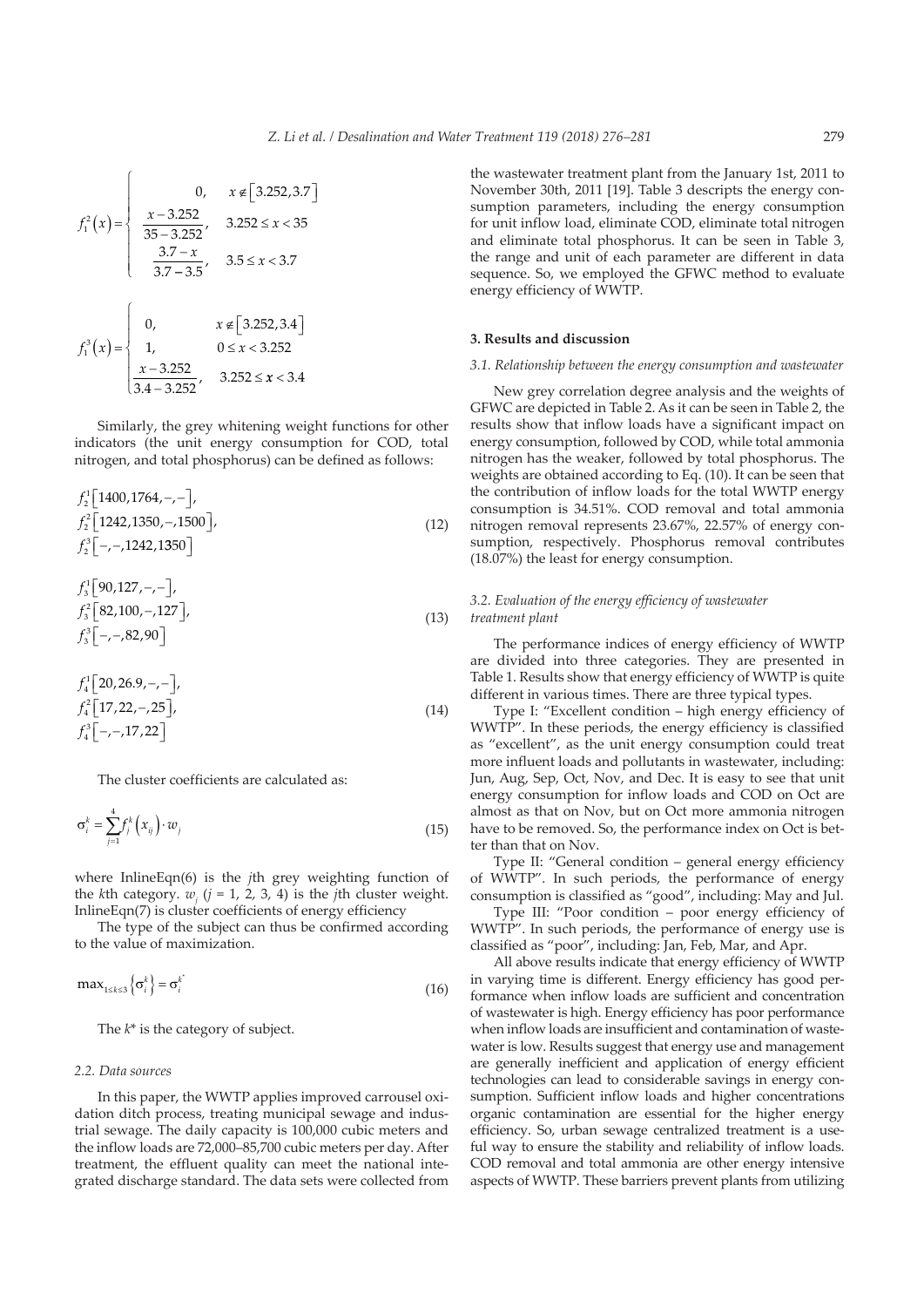high energy efficiency. The plant could reduce their energy consumption by instituting energy efficiency programs. Meanwhile, the new energy intensive technologies to removal COD and total ammonia should be deployed in the plant.

## **4. Conclusions**

This paper presented GFWC method to estimate the overall energy efficiency of WWTP, based on performance estimation of the different indexes. An overall performance index for energy efficiency of WWTP was obtained by weighting the individual performance indices for the energy efficiency. New grey correlation degree was implemented to analyze the relationship between energy consumption and wastewater. This method shows good ability in dealing with fuzzy set. The method also used to calculate the cluster of GFWC. It demonstrates that inflow loads have a significant contribution on energy consumption, followed by COD removal, while total nitrogen removal has the smaller, followed by total phosphorus removal. GFWC is widely used in multi-index estimation. For the energy consumption in wastewater treatment plants, this method could make a comprehensive estimation for the energy efficiency of WWTP. The result of this study and application of the performance efficiency indices could allow WWTP management to identify lower energy efficiency and, subsequently, implement energy demand strategies tailored to certain energy consumption devices. Furthermore, with the strict effluent limitations, wastewater treatment would become more energy intensive.

#### **Acknowledgements**

This work was supported by the National Natural Science Foundation of China (No. 51478025).

#### **Authors' contributions**

ZhenHua Li, ZhiHong Zou, and Xiaojing Wang designed the study and analyzed the data. All the authors approved the final manuscript for publication.

## **Conflict of interest**

The authors declare no conflict of interest.

#### **References**

- [1] K.L. Chen, X.Q. Liu, L. Ding, G.Z. Huang, Z.G. Li, Spatial characteristics and driving factors of provincial wastewater discharge in China, Int. J. Environ. Res. Public Health, 13 (2016) 1–19.
- [2] L.L. Yi, W.T. Jiao, X.N. Chen, W.P. Chen, An overview of reclaimed water reuse in China, J. Environ. Sci., 23 (2011) 1585–1593.
- [3] A.K. Plappally, V.H. Lienhard, Energy requirements for water production, treatment, end use, reclamation, and disposal, Renew. Sustain. Energy Rev., 16 (2012) 4818–4848.
- [4] A.S. Stillwell, D.C. Hoppock, M.E. Webber, Energy recovery from wastewater treatment plants in the United States: a case study of the energy-water nexus, Sustainability, 2 (2010) 945–962.
- [5] K. Mizuta, M. Shimada, Benchmarking energy consumption in municipal wastewater treatment plants in Japan, Water Sci. Technol., 62 (2010) 2256–2262.
- [6] A. Nzila, S.A. Razzak, J. Zhu, Bioaugmentation: an emerging strategy of industrial wastewater treatment for reuse and discharge, Int. J. Environ. Res. Public Health, 13 (2016) 1–13.
- [7] A.S. Stillwell, C.W. King, M.E. Webber, I.J. Duncan, A. Hardberger, Energy-Water Nexus in Texas; Environmental Defense Fund, University of Texas at Austin, TX, USA, 2009.
- [8] A. Bennett, Energy efficiency: wastewater treatment and energy production, Filtr. Sep., 44 (2007) 16–19.
- [9] A. Guerrini, G. Romano, S. Ferretti, D. Fibbi, D. Daddi, A performance measurement tool leading wastewater treatment plants toward economic efficiency and sustainability, Sustainability, 8 (2016) 1–14.
- [10] M. Ortiz, R.G. Raluy, L.M. Serra, Life cycle assessment of water treatment technologies: wastewater and water-reuse in a small town, Desalination, 204 (2007) 121–131.
- [11] P. Deborah, F. Silvia, Z. Mariantonia, G. Giuseppe, M. Lorenza, Evaluation of the energy efficiency of a large wastewater treatment plant in Italy, Appl. Energy, 161 (2016) 404–411.
- [12] F. Hernández-Sancho, M. Molinos-Senante, R. Sala-Garrido, Energy efficiency in Spanish wastewater treatment plants: a non-radial DEA approach, Sci. Total Environ., 409 (2011) 2693–2699.
- [13] S. Lundie, G. Peters, P.C. Beavis, Life cycle assessment for sustainable metropolitan water systems planning, Environ. Sci. Technol., 38 (2004) 3465–3473.
- [14] W.F. Owen, Energy in Wastewater Treatment, PY Prentice-Hall, Inc., New Jersey, 1982.
- [15] Y.W. Zang, Y. Li, C. Wang, W.L. Zhang, W. Xiong, Towards more accurate life cycle assessment of biological wastewater treatment plants, J. Cleaner Prod., 107 (2015) 676–692.
- [16] C. Remy, M. Boulestreau, J. Warneke, P. Jossa, C. Kabbe, B. Lesjean, Evaluating new processes and concepts for energy and resource recovery from municipal wastewater with life cycle assessment, Water Sci. Technol., 73 (2015) 1074–1080.
- [17] S.Q. Chen, B. Chen, Net energy production and emissions mitigation of domestic wastewater treatment system: a comparison of different biogas–sludge use alternatives, Bioresour. Technol., 144 (2013) 296–303.
- [18] T. Xie, C.W. Wang, Energy Consumption in Wastewater Treatment Plants in China, World Congress on Water, Climate and Energy, 2014 (2014) 1–6.
- [19] N.N. Liu, Research on Energy Consumption and Energy-Saving Measures of Municipal Wastewater Treatment Plants, Doctoral Dissertation, Hebei University of Engineering, Hebei, 2013, pp. 1–76 (In Chinese).
- [20] J.L. Deng, Introduction to grey system theory, J. Grey Syst., 1 (1989) 1–24.
- [21] J.L. Deng, The unit of information representation in grey system theory, J. Grey Syst., 3 (1991) 87–106.
- [22] J.L. Deng, Figure on difference information in grey relational analysis, J. Grey Syst., 16 (2004) 96–100.
- [23] C.Q. Yuan, B. Guo, H. Liu, Assessment and classification of China's provincial regional innovation system based on grey fixed weight clustering, Grey Syst. Theory Appl., 3 (2013) 316–337.
- [24] Y. Li, M. Qin, Study on urbanization process evaluation and provincial comparison, Grey Syst. Theory Appl., 1 (2014) 13–23.
- [25] S.Z. Li, Z.D. Zhong, R.S. He, B. Ai, Application of grey clustering evaluations in coal railway transportation, Kybernetes, 41 (2012) 714–724.
- [26] V.K. Meena, M.S. Azad, Grey relational analysis of micro-EDM machining of Ti-6Al-4V Alloy, Mater Manuf. Process., 27 (2012) 973–977.
- [27] X.D. Sun, Y. Jiao, H.J. Song, Research on decision-making method based on gray correlation degree and TOPSIS, Chin. J. Manage. Sci., 4 (2015) 63–68.
- [28] C.Y. Kung, K.L. Wen, Applying grey relational and grey decision-making to evaluate the relationship between company attributes and its financial performance-a case study of venture capital enterprise in Taiwan, Decis. Support Syst., 43 (2007) 842–852.